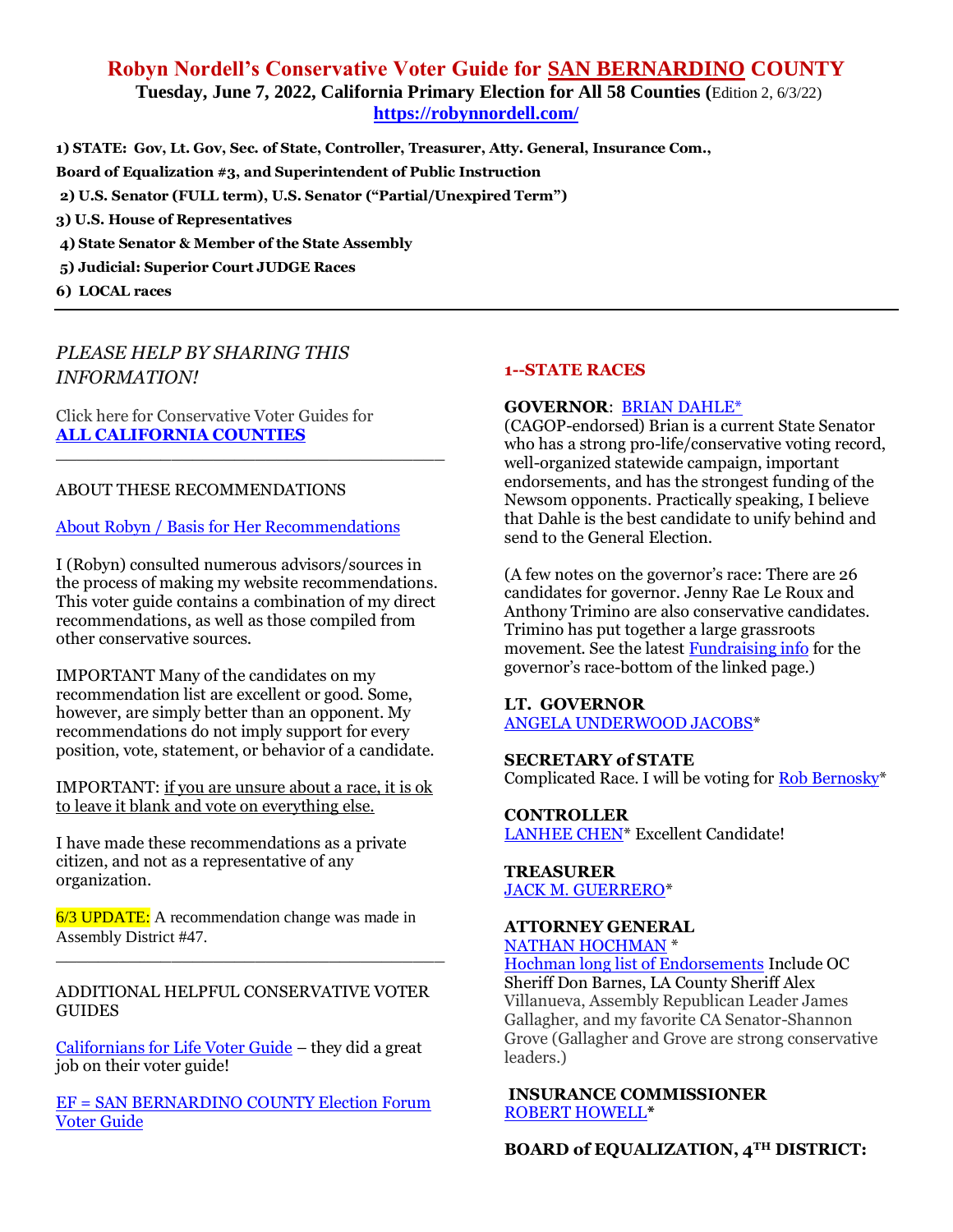# **Robyn Nordell's Conservative Voter Guide for SAN BERNARDINO COUNTY June 7, 2022, CA Primary Election (**Edition 2; 6/3/22) **<https://robynnordell.com/>**

#### [DENIS BILODEAU\\*](https://denisbilodeau.com/endorsements)

There are 4 conservatives in the race. Denis is conservative and has a financial advantage over the others, is strategically and actively campaigning, and has the endorsement of conservative Ted Gaines, the only Republican on the CA Board of Equalization. (Note: Erik Peterson is a good second choice.)

#### **SUPERINTENDENT of PUBLIC INSTRUCTION**  (This is a statewide race)

[LANCE CHRISTENSEN](https://lancechristensen.com/endorsements) (CAGOP-endorsed. Lance was the Chief of Staff to former conservative Senator John Moorlach. Moorlach recommends Lance.)

## **2) U.S. SENATE RACES**

#### **U.S. SENATOR, FULL Term**

(Regular 6-year term; ends on 1/3/29) [CORDIE WILLIAMS](https://www.cordie4senate.com/) \* Cordie's [ENDORSEMENTS](https://www.cordie4senate.com/endorsements/) include State Senator Shannon Grove, the CA. Republican Assembly (CRA), and several pastors, including Pastor Rob McCoy

MARK MUSER\* would be my second choice for the full-term Senate race. FYI-Meuser is running for both the full term seat and the partial/unexpired seat.)

#### **U.S. SENATOR, Partial/Unexpired Term** MARK MEUSER\*

This is the seat which was originally held by Vice President Kamala Harris. It is temporarily being held by Alex Padilla. You are voting for the candidate that you want to complete the remainder of this term, which ends on  $1/3/23$ .

# **3) U.S. HOUSE OF REPRESENTATIVES**

Note: "EF" = Election Forum Voter Guide

#### **House of Rep District 23**: JAY [OBERNOLTE](http://electjay.com/#!/up)**\***

#### **House of Rep District 25**: Robyn has no recommendation in this race. Just a note: EF endorsed BRIAN E HAWKINS\*

**House of Rep District 28:** WES HALLMAN **\***

# **House of Rep District 33:** [REX GUITIERREZ](https://rexforcongress.com/)

## **House of Rep District 35**:

Robyn has no recommendation in this race. Just a note: EF endorsed MIKE CARGILE.

**House of Rep District 40:** YOUNG KIM\*

#### **4) STATE SENATORS & STATE ASSEMBLY**

#### **STATE SENATORS**

**Senate District 18:** [ALEJANDRO](https://votersedge.org/en/ca/ballot/election/2022-06-07/california-state-senate-district-18/alejandro-galicia) GALICIA\*

**Senate District 22**: KIMO [MATEO](https://www.mateo4senator.com/platform)**\***

**Senate District 32:** KELLY [SEYARTO\\*](https://seyartoforsenate.com/)

#### **STATE ASSEMBLY**

**Assembly District 34:** [THURSTON](http://joinsmitty.com/) "SMITTY" [SMITH\\*](http://joinsmitty.com/)

**Assembly District 36:** IAN [WEEKS\\*](https://ianweeksforassembly.com/)

**Assembly District 39:** PAUL ANDRE [MARSH](https://www.paulmarshforassembly.com/meet-paul) **\***

**Assembly District 41:** No recommendation in this race.

#### **Assembly District 45:** [JOE MARTINEZ\\*](https://www.joemartinezassy.org/)

**Assembly District 47:** 6/3/22 CHANGE: No recommendation in this race.

**Assembly District 50:** [SHEELA](https://www.starkforassembly.com/) STARK\*

**Assembly District 53:** TONI [HOLLE](https://www.facebook.com/Holle4Assembly) **\***

**Assembly District 58:** LETICIA [CASTILLO\\*](https://www.leticiacastilloforassembly.com/)

**Assembly District 59:** [PHILIP](https://ad55.asmrc.org/biography) CHEN\*

## **5) JUDICIAL: SUPERIOR COURT JUDGES**

**SOURCE: These San Bernardino County JUDGE recommendations** come from my conservative friend, Craig Huey of Election Forum (EF)